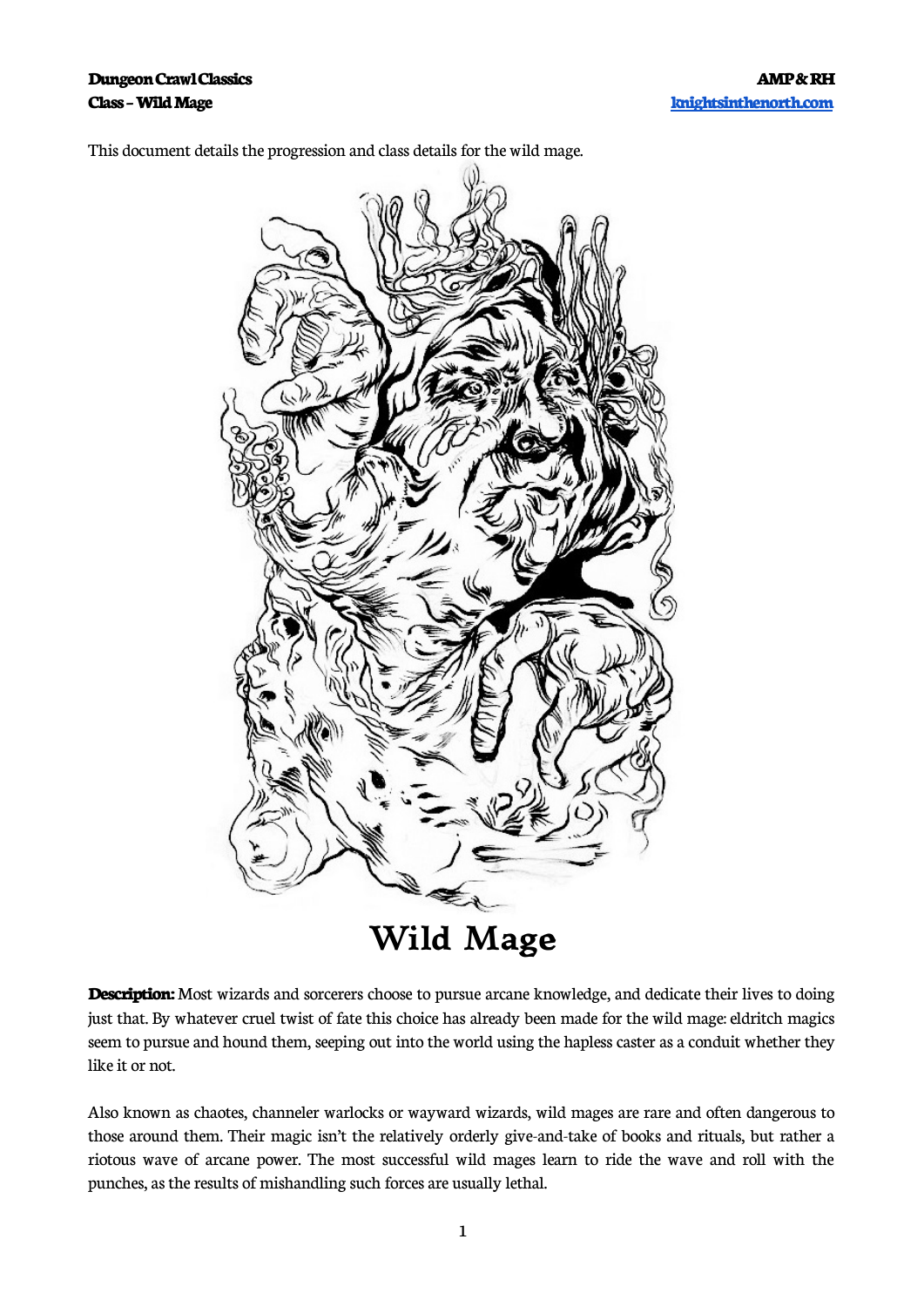**Hit Points:** A wild mage gains 1d5 hit points at each level.

**Weapon training:** A wild mage can use clubs, maces, hand axes, daggers, short swords, staves and spears. For ranged combat they are proficient with the sling and shortbow. Metal armor hinders the spellcasting of wild mages as it does that of other arcane casters.

**Alignment:** Due to their questionable gift, most wild mages are beings of concentrated chaos, although some do strive for the peace brought on by a neutral, balanced mindset. Lawful wild mages are extremely rare, and often live their lives at odds with their strange abilities.

**Caster level:** A wild mage's caster level is their level as a wild mage. Note that wild mages do not add their caster level to their spell check rolls: this bonus is replaced by the Wild Surge Die (see below).

**Wild magic:** While chaotes are weird and wild, most of the rules governing wizards and their arcane castings apply to the wild mage as well. Many things differ however, and these differences are detailed below.

- *Innate spells:* When gaining a level, a wild mage is immediately imbued with new magical knowledge. In these situations roll new spells randomly from the wizard spell table (DCC rulebook pg. 127). Use a d30 for spell levels 1-3, and a d10 for spell levels 4-5; when a wild mage has access to spells from multiple levels randomize the level of the new spell appropriately. Results of *Patron bond* and *Patron* spell, as well as any result which does not directly indicate a spell (i.e. a result of 28 when rolling a 1<sup>st</sup> level spell) is treated as Judge's choice<sup>[1](#page-1-0)</sup> (the Judge chooses *any* spell of the appropriate level and the wild mage gains that spell). Wild mages can replace their known spells with spells from grimoires, scrolls and other sources at Judge's discretion; similarly, any connections to patrons are left up to Judge's discretion as well – most supernatural powers view wild mages as anomalies to the general rules of magic, and avoid consorting with them.
- *More mercurial:* Wild mages roll for mercurial effects in the same fashion as wizards do, with one exception: any initial result of 41-60 (No change.) is re-rolled once. The second roll stands, whatever the result: indeed, some wild mages are lucky enough to not have horrible side effects on *all* of their spells.
- *Spell checks & the Wild Surge Die:* A wild mage rolls their spell checks as ACTION DIE + WILD SURGE DIE + INT MOD. The die represents the chaotic energies of magic coursing through the wizard, and channeling them is often an arduous task. The Wild Surge Die functions similarly to a warrior's Deed Die, except in reverse: any result of 1 on the Wild Surge Die indicates that things have gone wrong and the spell results in a misfire (roll a result on the spell's misfire table, or on the generic spell misfire table). Note that the spell itself may still take effect, depending on the total result rolled.
- *The rules of increased uncertainty:* A few additional factors may produce uncertain and explosive results. Firstly, the fumble range of all spells known by a wild mage is equal to the spell's level (i.e. a  $3<sup>rd</sup>$ level spell treats results 1-3 as a 1 on the spell result table). Secondly, any result of 1 on both the casting action die AND the Wild Surge Die results in a *completely* random spell cast at spell check result 23, with targets and effects chosen at random by the Judge. Finally, a spell critical (natural 20) along with a maximum result from the Wild Surge Die results in a *different* spell of the same level as the one that was attempted, chosen by the caster and manifesting at the rolled result.

<span id="page-1-0"></span><sup>1</sup> Note that this need not be a spell from this list: cleric spells and spells from outside of the DCC rulebook can be thus introduced into the wild mage's repertoire.